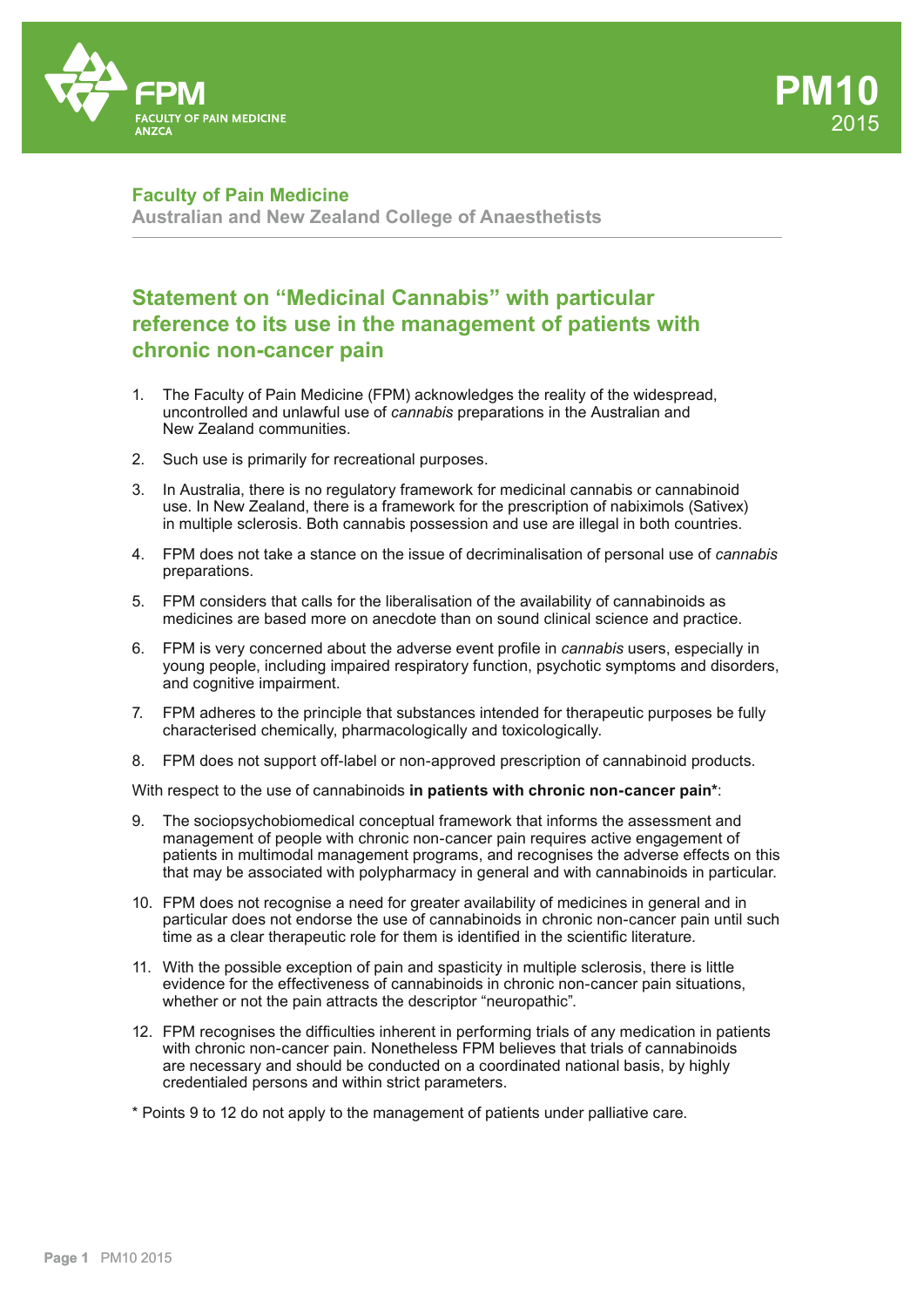### **BACKGROUND NOTES**

### **THE LANDSCAPE**

- Worldwide, cannabis is the third most commonly used substance after alcohol and tobacco.
- Unauthorised use of cannabis as a medicine in Australia is widespread (Swift et al, 2005).
- 92% of respondents to the 2012 Illicit Drug Reporting System survey in Australia reported that hydroponic cannabis was "easy" or "very easy" to obtain (Stafford & Burns, 2012).
- In the general population, 4.7% of those aged over 40 years had used cannabis in the past year (Australian Institute of Health and Welfare, 2011).

In populations of pain patients:

- Prevalence of use in chronic pain clinics: 12-15% (Ware et al, 2002, 2003)<sup>1</sup>
- Chronic pain is the most common "reason" for patients to report "medical" use of cannabis in the United States (USA) (Dyer 2013) (inverted commas added).

### **Complexity of chronic pain phenotype**

Baseline data from the POINT study<sup>2</sup> being conducted by the National Drug and Alcohol Research Centre at UNSW Australia have illustrated in more detail the complexity of the phenotype of chronic non-cancer pain (Campbell et al, 2015; Degenhardt et al, 2015).

Findings include:

- Complex clinical profiles were more prevalent among the younger age-groups ('working' and 'nearing retirement' age groups). These groups reported more mental health problems, more experience of childhood abuse/neglect and lifetime suicidality, and more substance use than the retirement age-group.
- These two groups were also prescribed higher doses of opioids, were more likely to be prescribed codeine as well, and were likely to be taking concurrently prescribed benzodiazepines, antidepressants and antipsychotics.
- Just under half met criteria for current moderate/severe depression, with a substantial minority meeting criteria for
	- current moderate/severe anxiety or agoraphobia
	- lifetime suicidal ideation
	- lifetime alcohol use disorder
- Almost half (43±2%; mean ± 95% CI) of the sample had used cannabis for recreational purposes at some time.
- One in eight (12±2%) of the entire cohort met ICD 10 criteria for lifetime cannabis use disorder
- One in six of the cohort (15±2%) had used cannabis for pain relief.
- A quarter (24±2%) reported that they would use cannabis for pain relief if they had access to it.

<sup>1</sup> Note: USA data; some from more than a decade ago.

<sup>2</sup> A prospective study in Australia of 1500 patients who have been prescribed opioids for CNCP.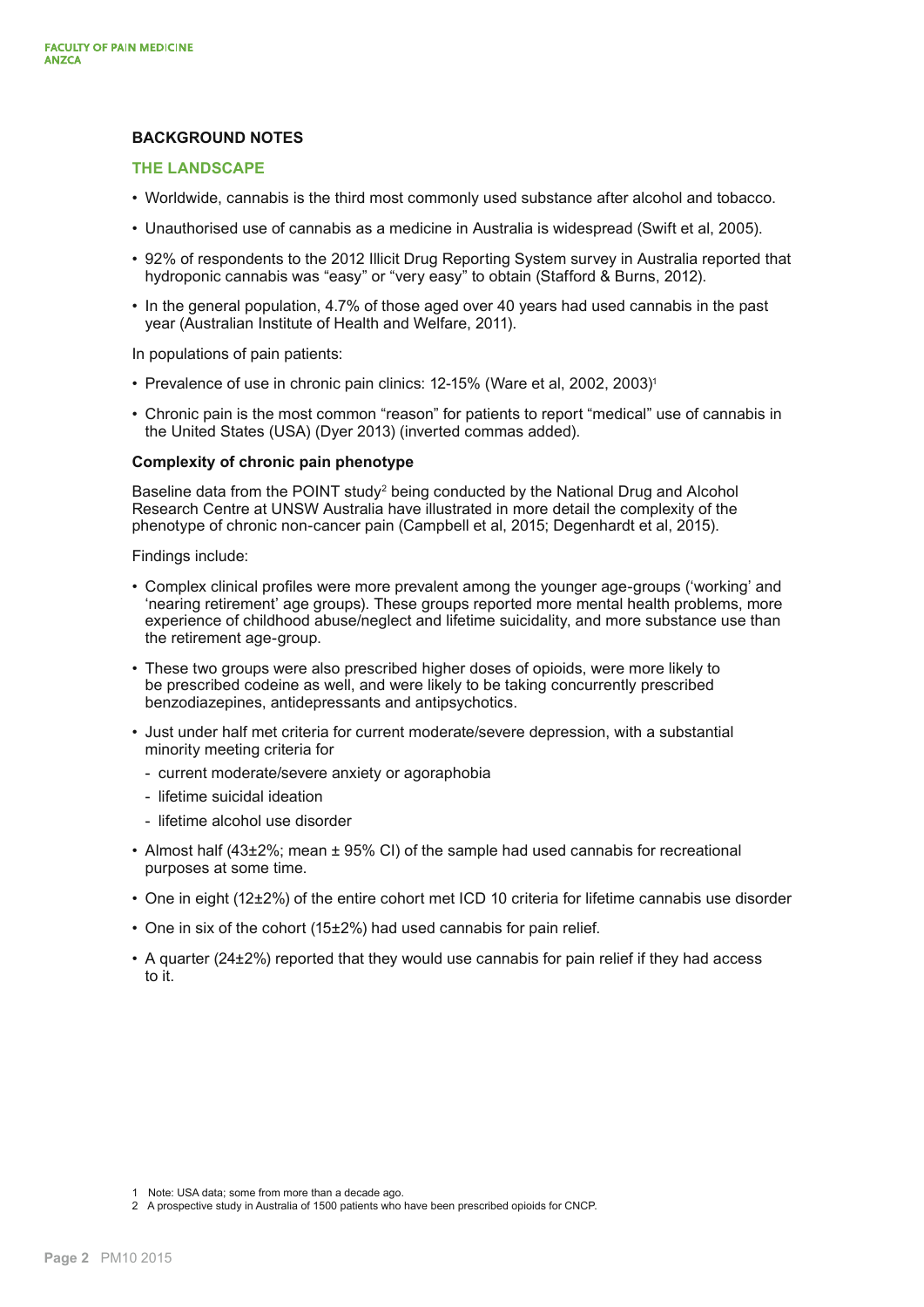### **THE SUBSTANCES3**

**Cannabis** (from Latin, meaning hemp)

- Various preparations derived from the plant *Cannabis sativa.*
- Synonyms: marijuana (USA), dope, draw, ganja, grass, pot, puff, smoke, toke, weed. Street names for varieties of cultivated cannabis are: Northern Lights, Haze, Purple Haze, White Widow, Skunk#1, Sensie Star, Orange Bud, Bubblegum, Hindu Kush, Chronic, and Jack Herer.
- Herbal cannabis: leaves and compressed female flower heads of *Cannabis sativa;* also known as weed, grass, ganja, herb, green, thai stick, and bud or bush.
- Resin: compressed tetrahydrocannabinol (THC)-rich bracts from Cannabis plants; also known as hashish, hash, black, blonde polm, rocky, dark rocky, slate, and soapy or soap bar.
- Concentrations of chemical constituents can vary by plant strain and by conditions of growing, storage, harvest and preparation.
- Pharmacological effects may be enhanced by synergies between constituents of cannabis not present in isolated or synthetic cannabinoid pharmaceuticals.
- Standardisation of any plant material, extract or blend for medicinal use is essential, and the chemovar (or chemotype) is the most reliable predictor of medicinal value.

#### **Cannabinoids**

- Substances (regardless of chemical structure or whether they are natural or synthetic) that bind to biological receptors and produce the classical spectrum of pharmacological effects demonstrated by extracts of *C. sativa*.
- Principal botanical cannabinoids are
	- delta<sup>9</sup>-tetrahydrocannabinol (THC)
	- cannabidiol (CBD)
	- cannabinol (CBN)4

### **Preparations currently available**

- A. Medical extracts from *Cannabis sativa*:
	- nabiximols (Sativex<sup>®</sup>)
		- oromucosal spray
		- 2.7mg THC and 2.5mg CBD per 100µl
		- max 16 sprays per day
		- Indications:
			- chronic neuropathic pain and muscle spasticity in multiple sclerosis (UK, Canada)
			- advanced cancer pain (Canada)
	- whole plant extract (Cannador)
		- THC 2.5g and CBD 1.2mg
		- Oral capsule
	- standardised plant matter in granular form (produced by Bedrocan BV for the Netherlands Ministry of Health, Welfare and Sport; pharmacy-supplied for vaporisation or tea preparation)
		- THC:CBD 19:1 (Bedrocan),
		- 12:<1 (Bedrobinol),
		- 6:75 (Bediol),
		- 14:< 1 (Bedica)
- 3 From Mather 2005, Mather et al 2013, RCP 2005, APM4e.
- 4 CBD and CBN have not been adequately evaluated in treatment of pain.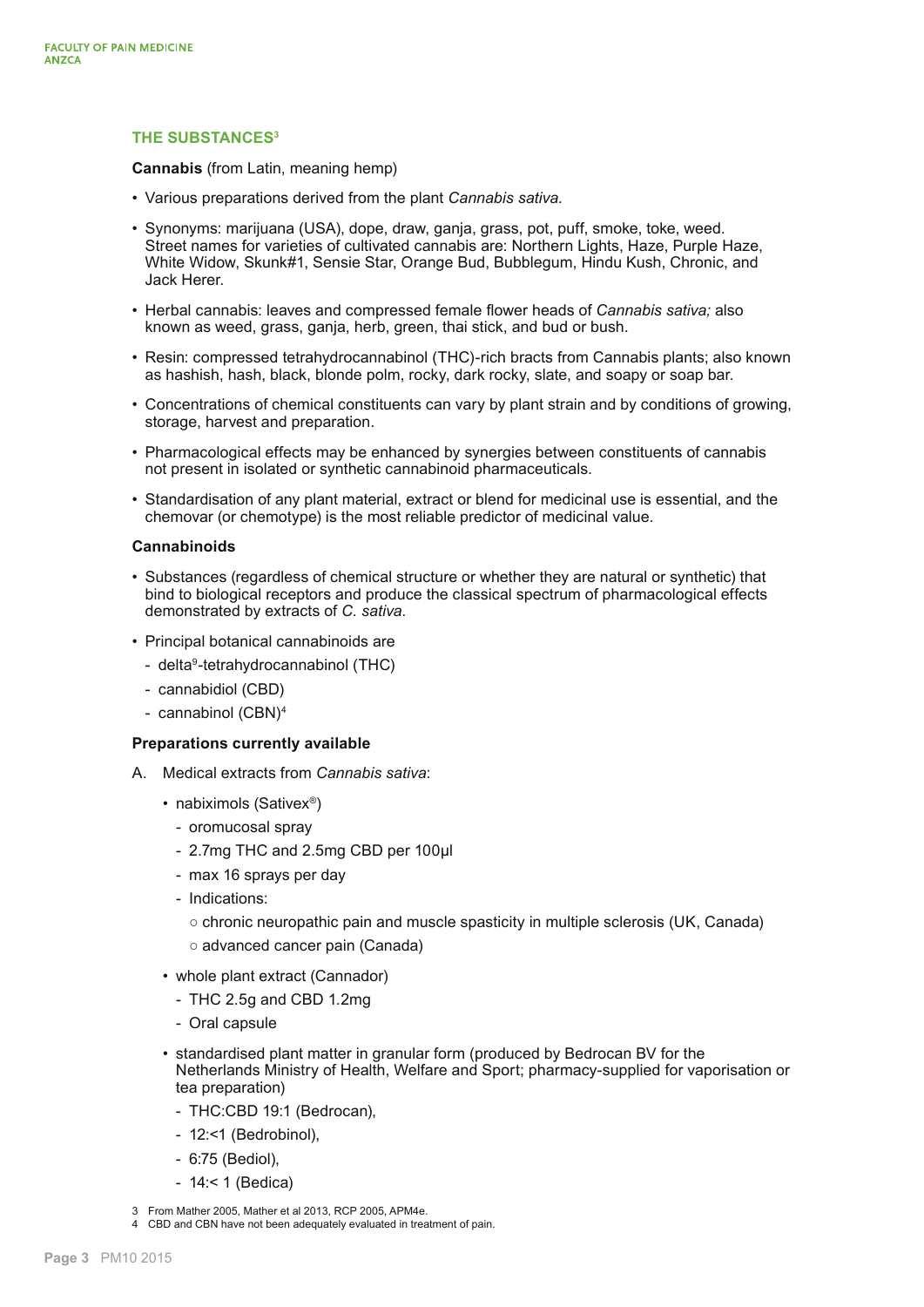- B. Synthetic cannabinoids:
	- dronabinol (Marinol®)
		- synthetic THC
		- oral capsule, 2.5mg, 5mg, 10mg
		- max dose 20mg per day
		- Indications:
			- stimulation of appetite in AIDS-related anorexia and weight loss
			- severe nausea and vomiting associated with cancer chemotherapy
	- nabilone (Cesamet®)
		- synthetic THC analogue
		- oral capsule, 0.25mg. 0.5mg, 1mg
		- max dose 6mg per day
		- indications:
			- severe nausea and vomiting associated with cancer chemotherapy

### **Pharmacology**

Some pharmacokinetic considerations:

Transpulmonary (inhaled)

- rapid absorption
- rapid onset of effect
- bioavailability ~18%
- inaccurate dosing
- levels fall within 2h

### Oral

- poor absorption
- low bioavailability (<10%)
- difficult to titrate

**Transmucosal** 

• ~oral

Mather 2005: "Any successful future clinical development of cannabinoid pharmacotherapy depends upon a dosage form that is reliable, rapidly titratable to effect, non-smoked, non-injected, and preferably parenteral to avoid hepatic first pass metabolism."

### **THE EVIDENCE**

There are three reviews, of variable quality:

- 1. Martin-Sanchez E, Furukawa TA, Taylor J, Martin JL. Systematic review and meta-analysis of cannabis treatment for chronic pain. Pain Med 2009; 10:1353-1368.
	- 18 trials; heterogeneous patient groups; questionable quality
	- "… cannabis treatment is moderately efficacious for treatment of chronic pain, but beneficial effects may be partially (or completely) offset by potentially serious harms."
- 2. Lynch ME, Campbell F. Cannabinoids for treatment of chronic non-cancer pain. A systematic review of randomized trials. Brit J Clin Pharmacol 2011; 72:735-744.
	- CNCP included: neuropathic pain, fibromyalgia, rheumatoid arthritis, mixed chronic pain
	- 15/18 trials "signficant analgesic effect of cannabinoids as compared with placebo"
	- Side-effects "generally well-tolerated"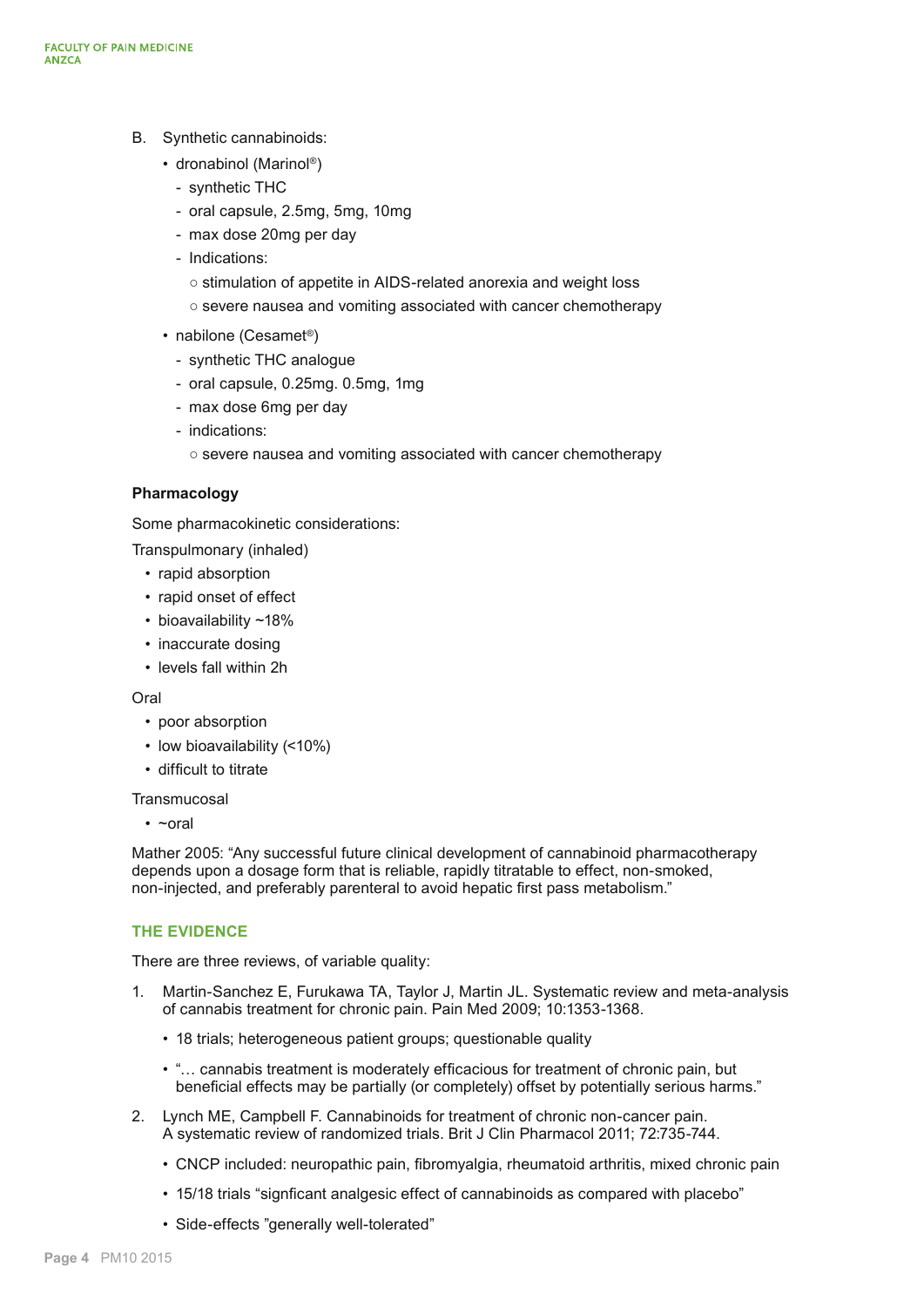3. Grotenhermen F, Müller-Vahl K. The therapeutic potential of cannabis and cannabinoids. Dtsch Arztebl Int 2012; 109: 495-501.5

Perhaps the most reliable overview comes in a commentary from Farrell, Buchbinder & Hall (2014), who put (1) and (2) above into perspective, as well doing their own search. Their conclusions are quoted below, under their arbitrary headings:

### **Multiple sclerosis (spasticity or neuropathic pain***)*

Farrell, Buchbinder & Hall (2014): "… the effectiveness of cannabinoids for the treatment of muscle spasticity or neuropathic pain in multiple sclerosis is unclear and any benefit is likely to be modest, while mild to moderate adverse events are common and long term safety has not been established."

#### **Other "neuropathic" pain**<sup>6</sup>

*Spinal cord injury pain*

*HIV-associated neuropathy pain*

*Painful diabetic neuropathy*

Farrell, Buchbinder & Hall (2014): "The effectiveness of cannabinoids for the treatment of other neuropathic pain has not been proved."

#### **"Other chronic pain"**

#### *Fibromyalgia*

Farrell, Buchbinder & Hall (2014): "… the effectiveness of cannabinoids in treating other chronic pain is unclear and any benefit is likely to be modest. Mild to moderate adverse events are often reported and long term safety has not been established."

#### **Cancer pain**

Farrell, Buchbinder & Hall (2014): "… the effectiveness of cannabinoids for the treatment of chronic cancer pain remains unclear, although any benefit is likely to be modest. The available evidence indicates a risk of potentially serious adverse effects, including alterations in perception, motor function, and cognitive function."

### **Safety**

"In drug development terms, we have witnessed this complex botanical drug jump straight from phase II to phase IV." (Ware & Desroches, 2014)

Risk factors in cannabis use

- personal or family history of psychosis
- unstable ischaemic heart disease
- pregnancy/breast-feeding
- severe liver or kidney disease
- polypharmacy (especially in the elderly)
- persons < 25y

Most probable adverse effects (Hall & Degenhardt, 2009)

- Cannabis dependence syndrome (around 1/10 users), the main features of which are compulsive use, tolerance of its effects, and withdrawal symptoms. Use may interfere with family, school, and work.
- Chronic bronchitis and impaired respiratory function in regular smokers.

<sup>5</sup> Quoted in Mather et al 2013: "…a preponderance of favourable controlled trials for treatment of a range of conditions including spasticity resulting from disseminated sclerosis (9 favourable, 3 unfavourable)...chronic neuropathic pain (12 favourable,

<sup>2</sup> unfavourable) and other chronic pain (cancer rheumatism, fibromyalgia) (11 favourable, 2 unfavourable)".

<sup>6</sup> As per IASP 2011 definition.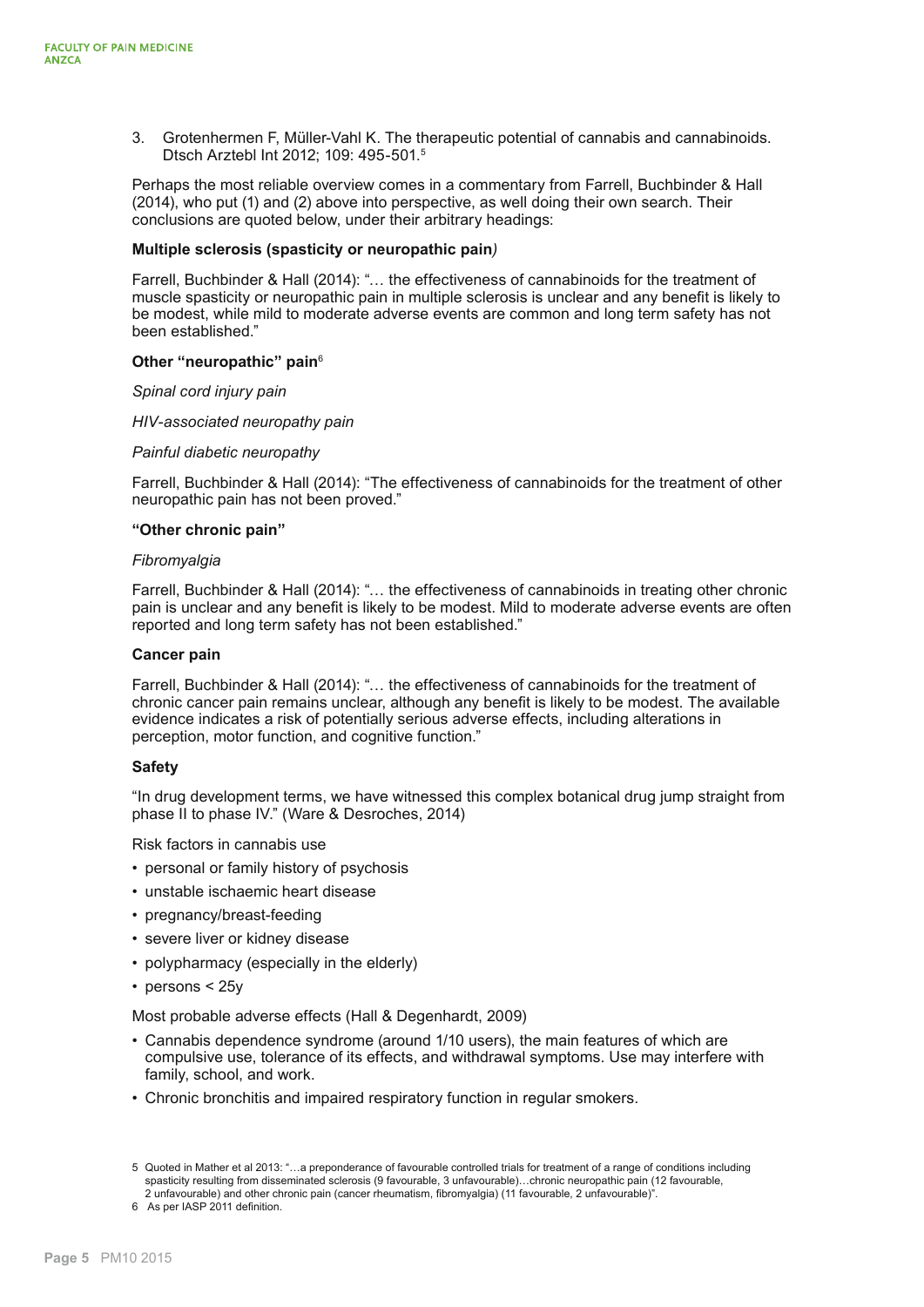- Psychotic symptoms and disorders in heavy users, especially those with a history of psychotic symptoms or a family history of these disorders.
- Impaired educational attainment in adolescents who use regularly.
- Subtle cognitive impairment in those who use daily for a decade or more.

Possible adverse effects

- Respiratory cancers.
- Behavioural disorder in children whose mothers used cannabis while pregnant.
- Depressive disorders, mania and suicide
- Increased likelihood in adolescents of using other illicit drugs.

### **THE "SHOULD" QUESTION CONSIDERED BY THE FACULTY**

- 1. Shipton & Shipton (2014). *Should doctors be allowed to prescribe cannabinoids for pain in Australia and New Zealand?* (New Zealand, Australia)
	- Case to be made for medical cannabinoids to be legally available on a limited basis to patients with specific pain conditions.
	- Cannabinoids should be used only in those patients who might benefit from their use, such as those with neuropathic pain from various causes (including multiple sclerosis).
	- Medical cannabis should be considered only for painful conditions when treatment failure with standard therapy has occurred or where other analgesic medications are not tolerated
- 2. Farrell, Buchbinder & Hall (2014). *Should doctors prescribe cannabinoids?* (Australia)
	- Doctors are not legally able to prescribe cannabis (the plant product that is smoked) in any jurisdiction as it has not received regulatory approval.
	- Many doctors will be faced with patients using cannabis for complex symptoms of multiple chronic disabling conditions for which there are limited treatment options.
	- Doctors should discuss, in a dispassionate and non-judgmental and supportive manner, the advisability or otherwise of using cannabis to palliate such symptoms.
	- There is no clear evidence for effectiveness in treating pain. Any benefits are likely to be modest, and there is no clear evidence that putative benefits outweigh possible harms.
	- If the product is legally available, then doctors are free to prescribe it for approved indications.
	- If medical use is likely to be long term, patients should be warned that the adverse effects of long term use remain unclear. Patients could also be advised of the adverse effects reported in long term recreational users, such as the development of dependence.
	- Clinicians should avoid taking medicolegal responsibility for non-approved or off-label prescribing.
- 3. Ware & Desroches (2014). *What does the practicing pain clinician need to know?* (In: Clinical Updates) (USA)
	- "… the response … that there is 'not enough information' is disingenuous at best, and at worst, an abnegation of clinical responsibility."
	- "It is assumed that practicing clinicians can and will put aside their own biases and prejudices (in any direction) and base their therapeutic decisions on clinical need, known risks and benefits, and the context in which the consultation occurs."
	- "The medical use of cannabis is not an end in itself; the patient demanding cannabis and refusing to consider options may have motivations other than amelioration of pain and improvement in quality of life."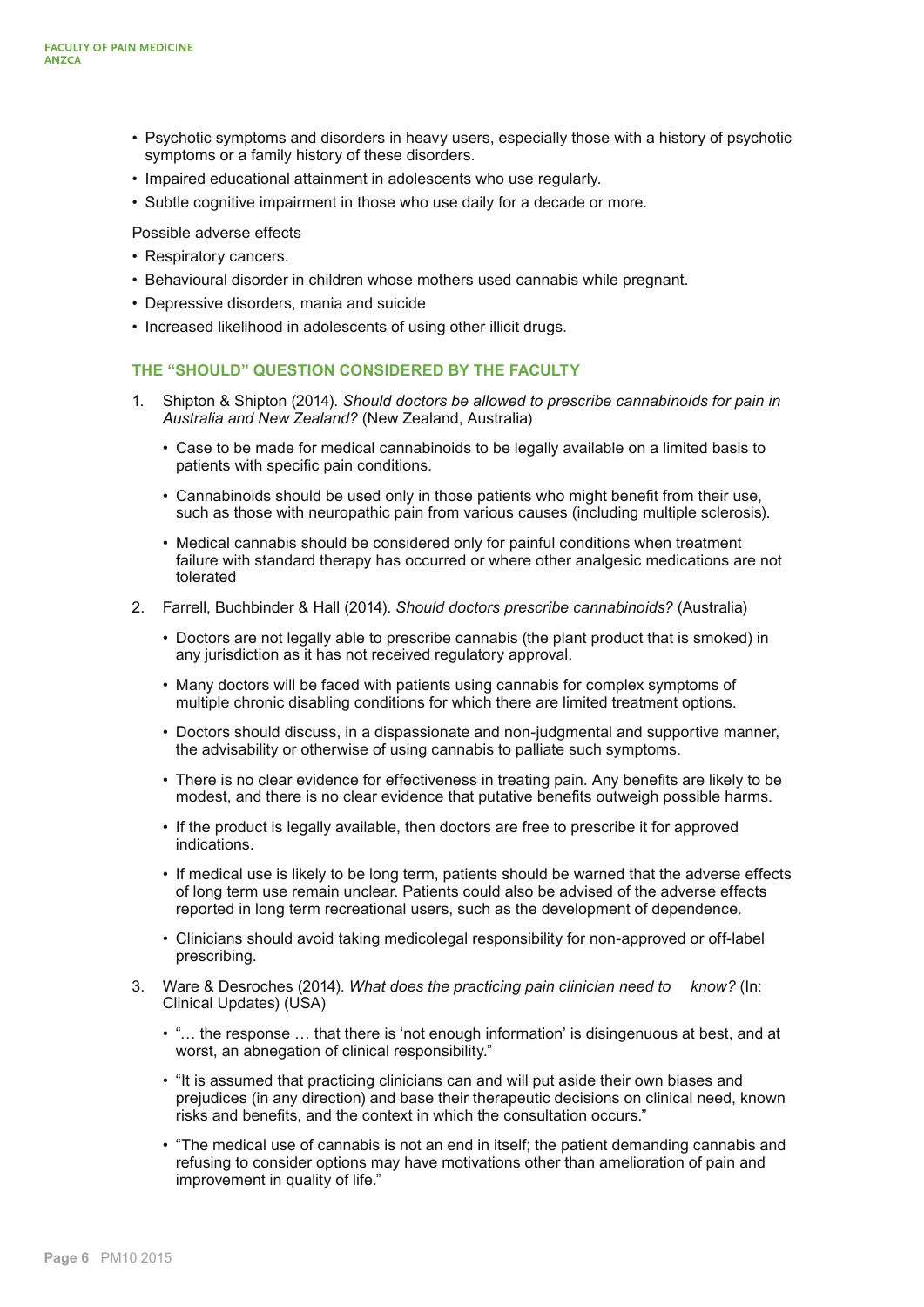- "Careful consideration of cannabis use in pain medicine provides an opportunity to deepen and refine our pain-management toolbox, understand our patients' needs and wishes, strengthen our relationships, and improve the quality of our care, while we wait for more long-term RCTs to provide more definitive evidence."
- "…clinicians must be aware of their own knowledge and practice and should be prepared to decline access…"

### **REFERENCES AND BIBLIOGRAPHY (not intended to be comprehensive)**

Key references are marked with an asterisk (\*).

Australian Institute of Health and Welfare. 2010 National Drug Strategy Household Survey report. Canberra:AIHW, 2011. (AIHW Cat. No. PHE 145; Drug Statistics Series No. 25.) [http://www.aihw.gov.au/publication-detail/?id=32212254712.](http://www.aihw.gov.au/publication-detail/?id=32212254712)

Borgelt LM, Franson KL, Nussbaum AM, Wang GS. The pharmacologic and clinical effects of medical cannabis. Pharmacotherapy 2013;33:195-209.

**\***Campbell G, Nielsen S, Bruno R, Lintzeris N, Cohen M, Hall W, Larance B, Mattick R, Degenhardt L. The Pain and Opioids IN Treatment (POINT) study: Characteristics of a cohort using opioids to manage chronic non-cancer pain. Pain 2015; 156:231-242. doi: 10.1097/01.j. pain.0000460303.63948.8e.

**\***Degenhardt L, Lintzeris NB, Campbell G, Bruno R, Cohen M, Farrell M, Hall W. Experience of adjunctive cannabis use for chronic non-cancer pain: Findings from the Pain and Opioids IN Treatment (POINT) study. Drug and Alcohol Dependence 2015;147:144-150.

De Souza Nascimento S, Desantana JM, Nampo FK, Ribeiro EAN, Da Silva DL, Araujo-Junior JX, et al. Efficacy and safety of medicinal plants or related natural products for fibromyalgia: a systematic review. *Evid Based Complement Alternat Med* 2013:149468.

Dyer O. The growth of medical marijuana. Brit Med J 2013;347:f4755.

\*Farrell M, Buchbinder R, Hall W. Should doctors prescribe cannabinoids? BMJ 2014; 348:g2737doi: 10.1136/bmj.g2737n (Published 23 April 2014).

\*Finnerup NB, Attal N, et al. Pharmacotherapy for neuropathic pain in adults: a systematic review and meta-analysis. Lancet Neurology 2015 [http://dx.doi.org/10.1016/S1474-](http://dx.doi.org/10.1016/S1474-4422(14)70251-0) [4422\(14\)70251-0.](http://dx.doi.org/10.1016/S1474-4422(14)70251-0) Published January 7, 2015.

**\***Hall W, Degenhardt L. Adverse health effects of non-medical cannabis use. Lancet 2009;374:1383-91.

Lynch ME, Campbell F. Cannabinoids for treatment of chronic non-cancer pain. A systematic review of randomized trials. Brit J Clin Pharmacol 2011; 72:735-744.

Macintye PE, Schug SH (eds) Acute Pain Management – Scientific Evidence 4e. In press.

Martin-Sanchez E, Furukawa TA, Taylor J, Martin JL. Systematic review and meta-analysis of cannabis treatment for chronic pain. Pain Med 2009; 10:1353-1368.

**\***Mather L Cannabinoid pharmacotherapy: past, present and future. Minerva Anestesiol 2005;71:405-12.

**\***Mather LE, Rauwendal ER, Moxham-Hall VL, Wodak AD. (Re)introducing medicinal cannabis. Med J Aust 2013;199:759-61.

Phillips TJ, Cherry CL, Cox S, Marshall SJ, Rice AS. Pharmacological treatment of painful HIV-associated sensory neuropathy: a systematic review and meta-analysis of randomised controlled trials. *PloS One* 2010;5:e14433.

Rintala DH, Fiess RN, Tan G, Holmes SA, Bruel BM. Effect of dronabinol on central neuropathic pain after spinal cord injury: a pilot study. *Am J Phys Med Rehab* 2010;89:840-8.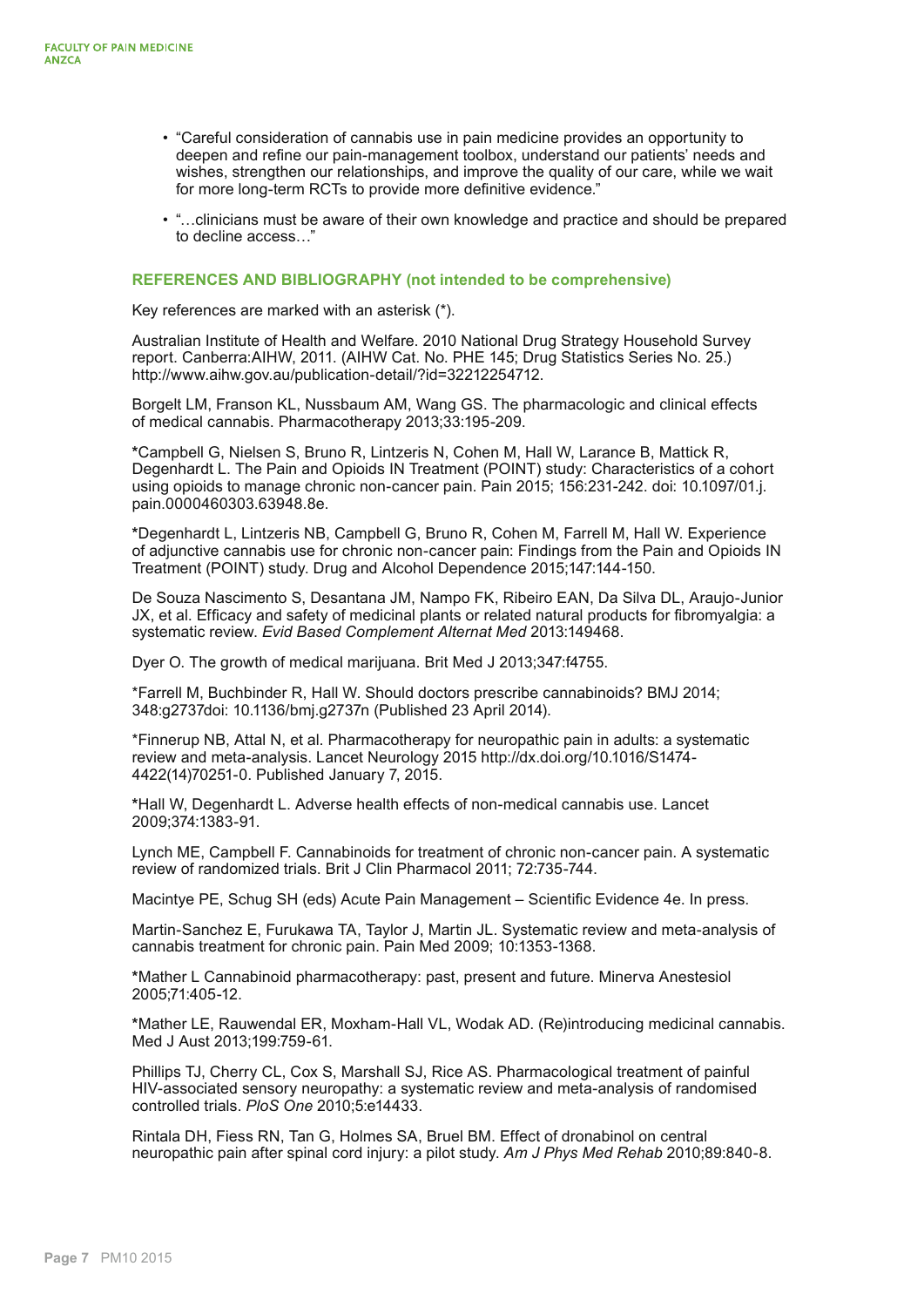**\***Royal College of Physicians, London. Cannabis and cannabis-based medicines Potential benefits and risks to health. Report of a Working Party 2005.

Selvarajah D, Gandhi R, Emery CJ, Tesfaye S. Randomized placebo-controlled double-blind clinical trial of cannabis-based medicinal product (Sativex) in painful diabetic neuropathy: depression is a major confounding factor. *Diabetes Care* 2010;33:128-30.

**\***Shipton EA, Shipton EE. Should doctors be allowed to prescribe cannabinoids for pain in Australia and New Zealand? ANZ J Psychiat 2014. DOI: 10.1177/0004867413520048 (Published 10 January 2014).

Snedecor SJ, Sudharshan L, Cappelleri JC, Sadosky A, Desai P, Jalundhwala YJ, et al. Systematic review and comparison of pharmacologic therapies for neuropathic pain associated with spinal cord injury. *J Pain Res* 2013;6:539-47.

Stafford J, Burns L. Australian drug trends2012. Findings from the Illicit Drug Reporting System (IDRS). (Australian Drug Trends Series No. 91.) Sydney: National Drug and Alcohol Research Centre, University of New South Wales, 2013. [ndarc.med.unsw.edu.au/sites/default/files/ndarc/](http://ndarc.med.unsw.edu.au/sites/default/files/ndarc/resources/National%20IDRS%20report%202012.pdf) [resources/National%20IDRS%20report%202012.pdf](http://ndarc.med.unsw.edu.au/sites/default/files/ndarc/resources/National%20IDRS%20report%202012.pdf)

Swift W, Gates P, Dillon P. Survey of Australians using cannabis for medical purposes. Harm Reduction Journal 2005; 2:18.

Toth C, Mawani S, Brady S, Chan C, Liu C, Mehina E, et al. An enriched-enrolment, randomized withdrawal, flexible-dose, double-blind, placebo-controlled, parallel assignment efficacy study of nabilone as adjuvant in the treatment of diabetic peripheral neuropathic pain. *Pain* 2012;153:2073-82. (n= 37, pos)

**\***Ware MA, Desroches J. Medical Cannabis and Pain. PAIN Clinical Updates, 2014, XXII(3).

Ware MA, Doyle CR, Woods R, Lynch ME, Clark AJ. Cannabis use for chronic non-cancer pain: results of a prospective survey. Pain 2003;102:211-6.

Ware MA, Gamsa A, Persson J, Fitzcharles MA. Cannabis for chronic pain: case series and implications for clinicians. Pain Res Manag 2002;7(2):95–9.)